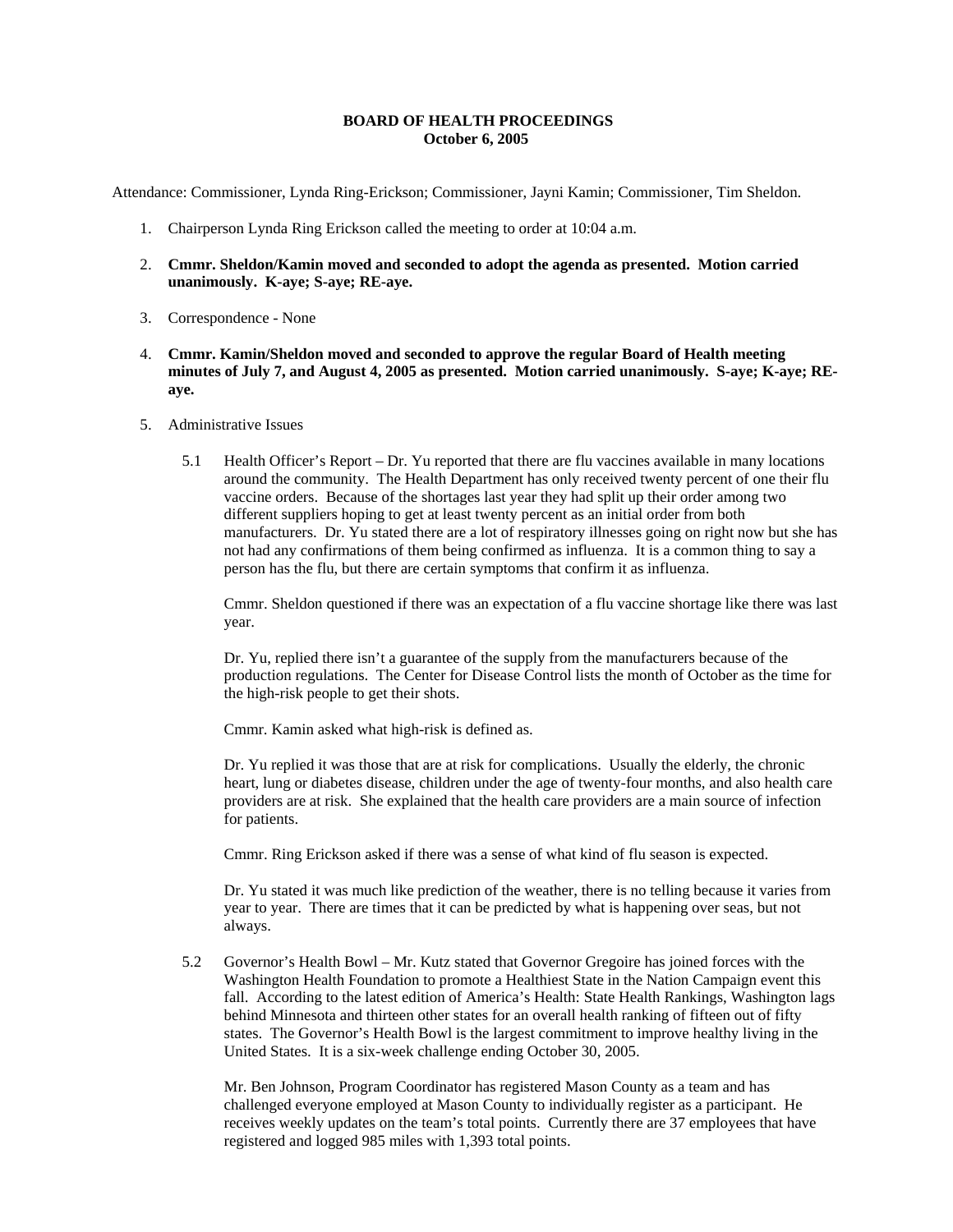Dr. Yu, challenged the Board to participate by registering and scoring points on behalf of Mason County and to encourage the other Elected Officials, Department Heads and all staff to enter into a friendly competition for the most points.

**Cmmr. Kamin/Sheldon motioned the Board of Health will challenge the other Elected Officials and Department Heads and their staff to register and score points in the Governor's Health Bowl. Motion Carried unanimously. RE-aye; S-aye; K-aye.**

Dr. Yu offered to get all of the Elected Officials a step pedometer for tracking their steps while they participate.

Cmmr. Ring Erickson commented that in Clark County they have a "Out Walk the Commissioner" challenge, which could be an option to approach it.

Ms. Heidi Iyall, Community Health Educator, stated that her and Mr. Johnson felt that Mason County was at a disadvantage for getting people excited and prepared to participate by spreading the information before the event began. They have come up with a plan to continue the promotion of the healthy living that the Governor was promoting by creating a countywide challenge between the departments. The kick off would be January  $1<sup>st</sup>$  and would go through March 30<sup>th</sup>, 2006. They are creating a health task force to create and facilitate the program. Their ideas are to use a point system to account for the different sizes of the departments. There would be a team leader in each department. The department that wins would get a potluck lunch served to them by all of the other players. The individual with the most points would also be awarded a gift for their accomplishment. The goal is to continue the momentum and interest generated by the Health Bowl.

5.3 NACo Prescription Drug Program - Mr. Kutz stated the prescription drug discount card program has been awarded to the Caremark Company. They were chosen as the program provider not only for the price savings, but also for its ease of use and understanding. There would be no cost to participate, no forms to fill out, and everyone is eligible. The cost savings ranges are from 13 percent to 35 percent on purchases of drugs at a local pharmacies and up to 50 percent on mail order purchases. Mr. Kutz stated that people could also save money on any pet prescription filled by a pharmacy. It would not apply to pet medications dispersed at the veterinarian's office. The savings differences are based on brand-named prescriptions versus generic brands. All the pharmacies in Mason County are participating with the program, with the exception of the hospital pharmacy. Mr. Kutz recommended the County participate in the program. He stated that he would fill out the application to enroll in the program and come up with educational information for the local pharmacies and posters for the public to be dispersed countywide. He will present his plan to the Board prior to sending it out to the community.

Cmmr. Kamin asked how the new program differs from the existing pharmacy assist program. She also questioned if the cards would be handed out at the health department and would it cover drugs that an insurance company normally wouldn't cover.

Mr. Kutz believes there would be some drugs that would not be covered and he would find out more about it when he applied. He said that he did understand the program to work only on prescriptions that were not covered under a medical insurance plan.

Cmmr. Ring Erickson stated that there was no decision to be made at this time. Mr. Kutz would work with the Prosecutors Office on the contract and the local pharmacies on the program cards.

6. Personal Health Issues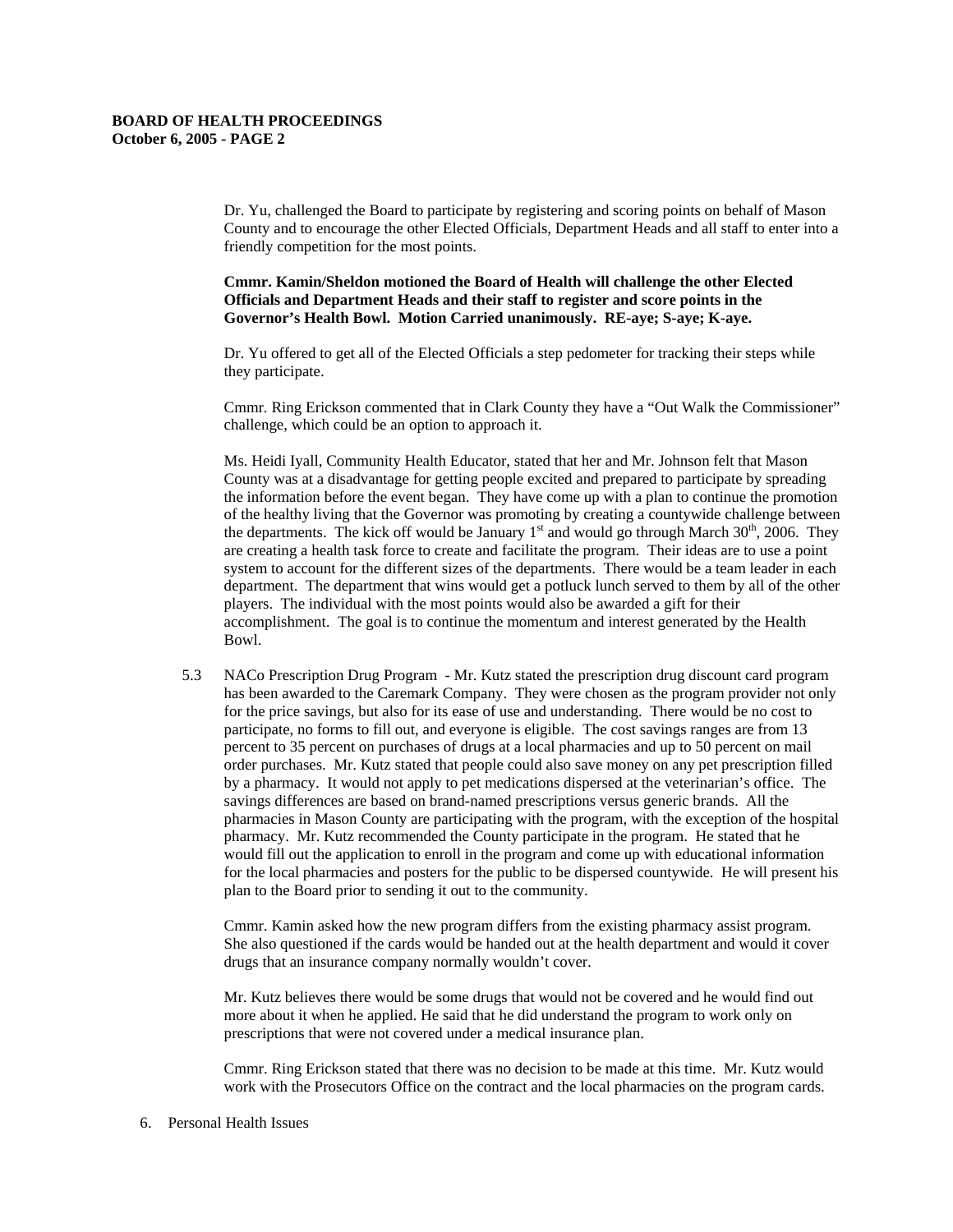### **BOARD OF HEALTH PROCEEDINGS October 6, 2005 - PAGE 3**

6.1 No Smoking Policy – Mr. Kutz stated the staff has been working on a policy for Mason County. He requested the staff present the information on the policy at the December 1, 2005 regular Board of Health Meeting. If the information is tabled until December the outcome of Initiative 901 would have occurred and could impact the policy.

## **Cmmr. Sheldon/Kamin moved and seconded to table the action until the December Board of Health meeting. Motion carried unanimously. RE-aye; S-aye; K-aye.**

- 7. Environmental Health Issues
	- 7.1 Hunt Appeal Ms. Riley read into the record the Final Decision, Findings of Facts and the Conclusions of Law for the Steve Hunt and Sun Beach Mobile Home Park appeal, rendered by the Board of Health. The Board heard the appeal on July 7, 2005.

# **FINDINGS OF FACT**

Based upon the aforementioned testimony and evidence submitted to this Board of Health for Mason County on July 7, 2005. This Board of Health has determined the following 'Findings of Fact' relevant: to this Board's decision:

- 1. Steve Hunt, on or before 1996, acquired legal ownership interest to the property commonly referred to as 'Sun Beach Mobile Home Park,' located at 4255 North Shore Road, Belfair, Washington (Parcel Number 22202-31-00080).
- 2. At the time of acquisition on or before 1996, the property housed thirteen, available connections to the public water supply system supplied by an on-site well.
- 3. During the course of acquiring the property, Mr. Hunt removed several units connected to the public water system as well as thinned out trees in the park. Mr. Hunt left five mobile home units and one A-frame home on the property.
- 4. At the time of acquisition by Mr. Hunt, the water system located within the Sun Beach Mobile Home Park was classified as a 'Group B Water System' under the Mason County Health Regulations (M.C.C. 6.64) since the site contained between two to nine connections to the public water system on site.
- 5. No proof was submitted to Mason County, prior to the Appellant taking an ownership interest in the property in 1996, demonstrating the water system located on the property was approved and complied with the 'Group B Water System' regulations. Therefore, the County, in August 1997, considered the water system to be an 'existing, unapproved Group B Water System.'
- 6. Steve Hunt, owner of the Sun Beach Mobile Home Park, was issued notice via two letters, one in October 1997 and one in March 1998, by the Mason County Department of Health Services regarding the need for the water system on the property to become compliant with the 'Group B Water System Regulations' pursuant M.C.C. 6.64.
- 7. Mr. Hunt was issued a 'Notice and Order' on May 4, 1998 for failing to come into compliance with the applicable water regulations governing 'Group B Water Systems.'
- 8. In 1998, Mr. Hunt applied for a 'Well Site Inspection' on June 12, 1998.
- 9. In 1998, upon submission of the well inspection request, Mr. Hunt was informed by Mason County Health Staff for the need of a Variance Request to be submitted to Mason County. This Request stems from the Mason County Health Department's contention that the lack of use of the mobile home unit connections constituted 'abandonment' of the use based upon the requirements pronounced in the 'Water Adequacy Regulations' (M.C.C. 6.64).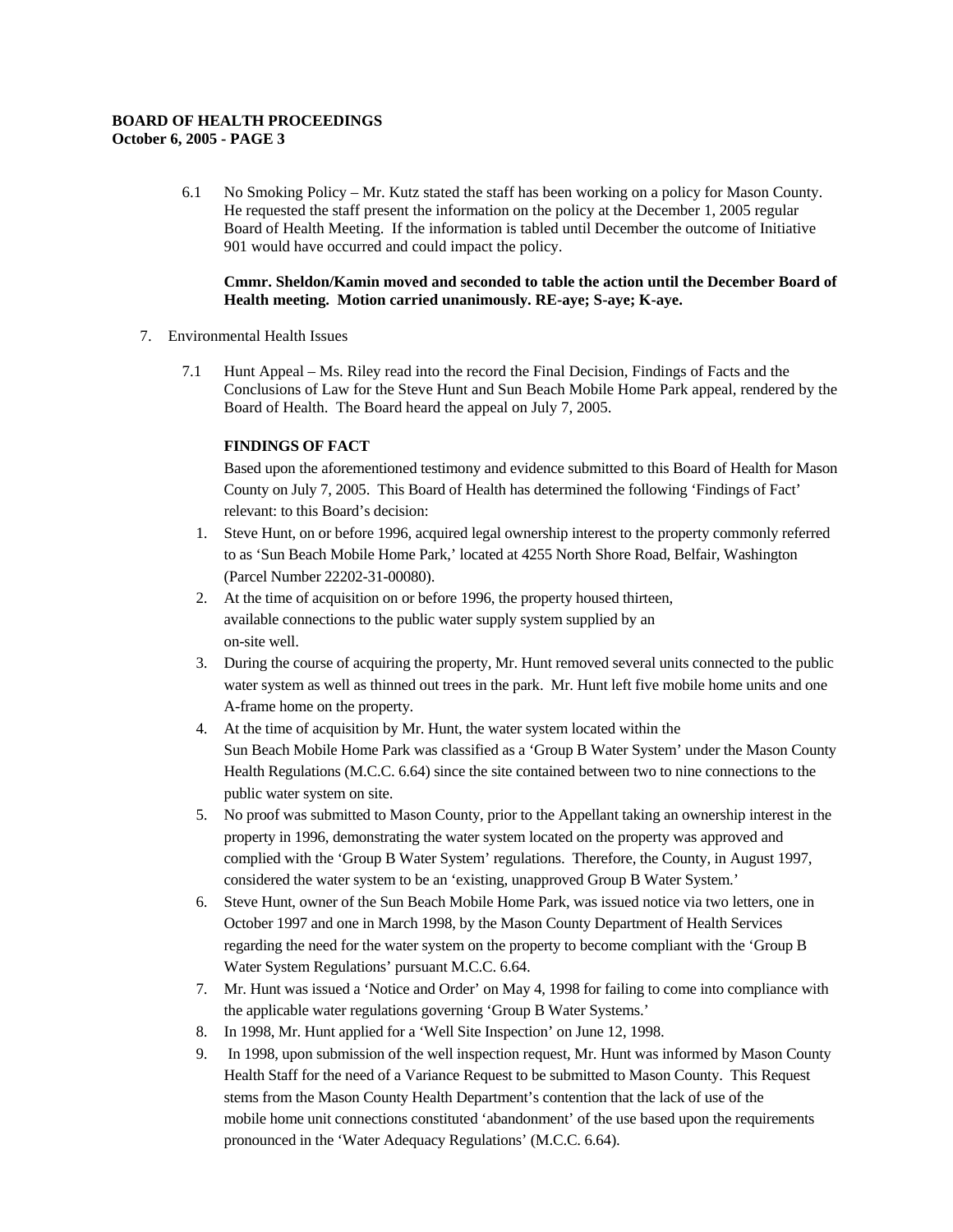#### **BOARD OF HEALTH PROCEEDINGS October 6, 2005 - PAGE 4**

- 10. The Mason County Health Department has no record of a variance being sought by the Appellant nor has the Appellant provided any information to the Mason County Health Department demonstrating a variance was requested and subsequently granted.
- 11. Mr. Hunt now seeks to move three mobile homes back into spaces formerly occupied in the mobile home park. These three units already possess available connections to the water system and would not necessitate the need for further construction in order to connect the three mobile homes to the existing public water system. If the mobile homes were moved in and connected to the water system, the total number of connections would be nine.
- 12. To date, Mr. Hunt and the Sun Beach Mobile Home Park continues to use the public water system and well site to serve the water needs of residents living within the Sun Beach Mobile Home Park.
- 13. Up to the date of this hearing, dated July 7, 2005, the Appellant has never demonstrated proof of certification of 'Group B Water System' approval as meeting the compliance regulation requirements of M.C.C. 6.64.
- 14. Ms. Hyatt testified, at hearing, it is in the best interest of the public health to require 'Group B Water Systems' approval and compliance with applicable regulations, which serve the general public of Mason County.

## **CONCLUSIONS OF LAW**

- 1. The Mason County Board of Health has jurisdiction to hear and decide this appeal pursuant M.C.C. 6.04.120.
- 2. Mr. Hunt, the Appellant, has brought an appeal of the determination of the Health Officer by bringing this matter before the Mason County Health Board pursuant M.C.C. 6.68.070.
- 3. Mason County Code Chapter 6.64 'Group B Water System Regulations' took effect by Ordinance March 3, 1994, pursuant Resolution 68-96.
- 4. A 'Group B Water System' means "a water system consisting of two to fourteen connections and/or serving less than twenty-five people for sixty days or more/year" as defined by W.A.C. 246-291.
- 5. Any public water system, qualifying as a 'Group B Water System', existing prior to the enactment of Chapter 6.64 'Group B Water System Regulations' is deemed to be considered an 'Existing, unapproved Group B Water System.'
- 6. At the time of acquisition in 1996, the water system located at the Sun Beach Mobile Home Park failed to be compliant with the current regulations required under M.C.C. 6.64.
- 7. Based upon the facts derived by the testimony and evidence presented at hearing, this Board concludes the Appellant's water system is one classified as an existing, non-conforming 'Group B Water System.'
- 8. The Appellant has requested moving three mobile units onto the property. A dispute has arisen between the parties as to whether the three mobile home units would constitute replacement structures or additional structures for purposes of application of the 'Water Adequacy Regulations' pronounced under M.C.C. 6.68.
- 9. The Appellant contends the installation of the three mobile homes units would qualify for exemption under M.C.C. 6.68.020(b)(4).
- 10. The Mason County Health Department contends the failure to replace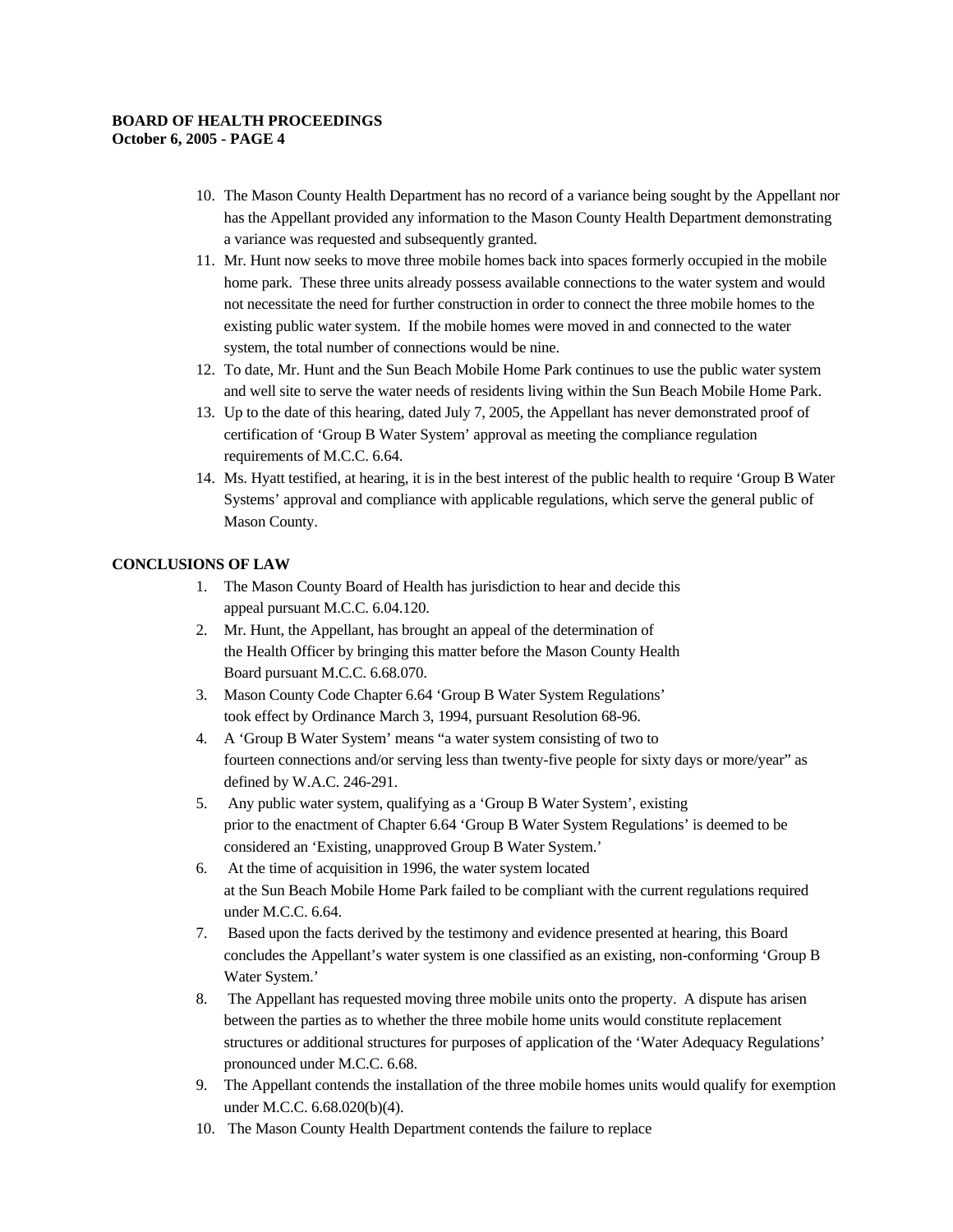those structures since 1996 constitutes an 'abandonment of use' under M.C.C. 1.05.016.

11. Based upon the facts as derived from the testimony and evidence

submitted at the time of hearing, a distinction must be made regarding whether these structures are exempt as replacement structures for purposes of the 'Water Adequacy Regulations' (M.C.C. 6.68) or whether such structures have been 'abandoned' based upon non-use as alleged by Mason County:

- (A) The term of 'Abandonment' used by Mason County, cited in M.C.C. 1.05.016, is general in nature and applicable to any and all land use disputes. However, Courts for the State of Washington, as evidenced in the Washington State Supreme Court case of *State of Washington v. Acquavella,* 131 Wash.2d 746 (1997), points out general terms are preferred and superceded by narrowly-construed statutory definitions determining a case in issue.
- (B) Under the 'Scope of Coverage' pronounced in M.C.C. 6.68.020, the narrowly-construed term, 'replacement structures' for mobile home parks is deemed exempt. This provision clarifies to property owners that continual certification is not required to be pursued every time a mobile home unit vacates a mobile home park space and new mobile home unit fills the once-vacated space. Further, no timeline is stated under which a replacement structure must be moved in.
- (C) Based upon the facts as derived from the testimony and evidence at the time of hearing, this Board finds the Appellant has used and continues to use the on-site water system since 1996. This Board finds no declared pronouncements or actions by the Appellant demonstrating the intention to relinquish or abandon the water system currently onsite based upon traditional notions of riparian (water) law in the State of Washington.
- (D) Therefore, based upon the direct applicability of the exemption of 'replacement structures' for mobile home parks under M.C.C. 6.68.020(b)(4), this Board finds the three units requested to be moved into the mobile home park would constitute 'Replacement structures' for purposes of the 'Water Adequacy Regulations' of M.C.C. 6.68 and therefore be exempt from the necessity of requiring new system application and certification.

## **DECISION**

 The Appeal filed by Steve Hunt on behalf of the Sun Beach Mobile Home Park, located at 4251 North Shore Road (Parcel No. 22202-31-00080) is hereby granted subject to conditions. Mr. Hunt may reconnect those three mobile home units which already maintain pre-existing water system hookup connections since such units are exempt under Mason County Code (M.C.C.) 6.68.020(b)(4). Mr. Hunt must pursue and achieve substantial compliance of certifying this water system as 'Group B Water System' within 90 days of receipt of this decision. Failure to achieve substantial compliance with 'Group B Water System' Certification will result in civil penalty pursuant M.C.C. 6.64.090(d) and/or subject to criminal charges due to non-compliance pursuant M.C.C. 6.64.090(e).

In addition, the Appellant must comply with any and all applicable regulations pertaining to septic capacity on the property. Therefore, the Appellant is not permitted to reconnect such units until such time as the septic capacity is able to support those units. If such reconnection to the 'Group B Water System' deems the septic system to be 'overcapacity' pursuant M.C.C. 6.76. The Appellant shall ensure the septic system supports those reconnections prior to connection.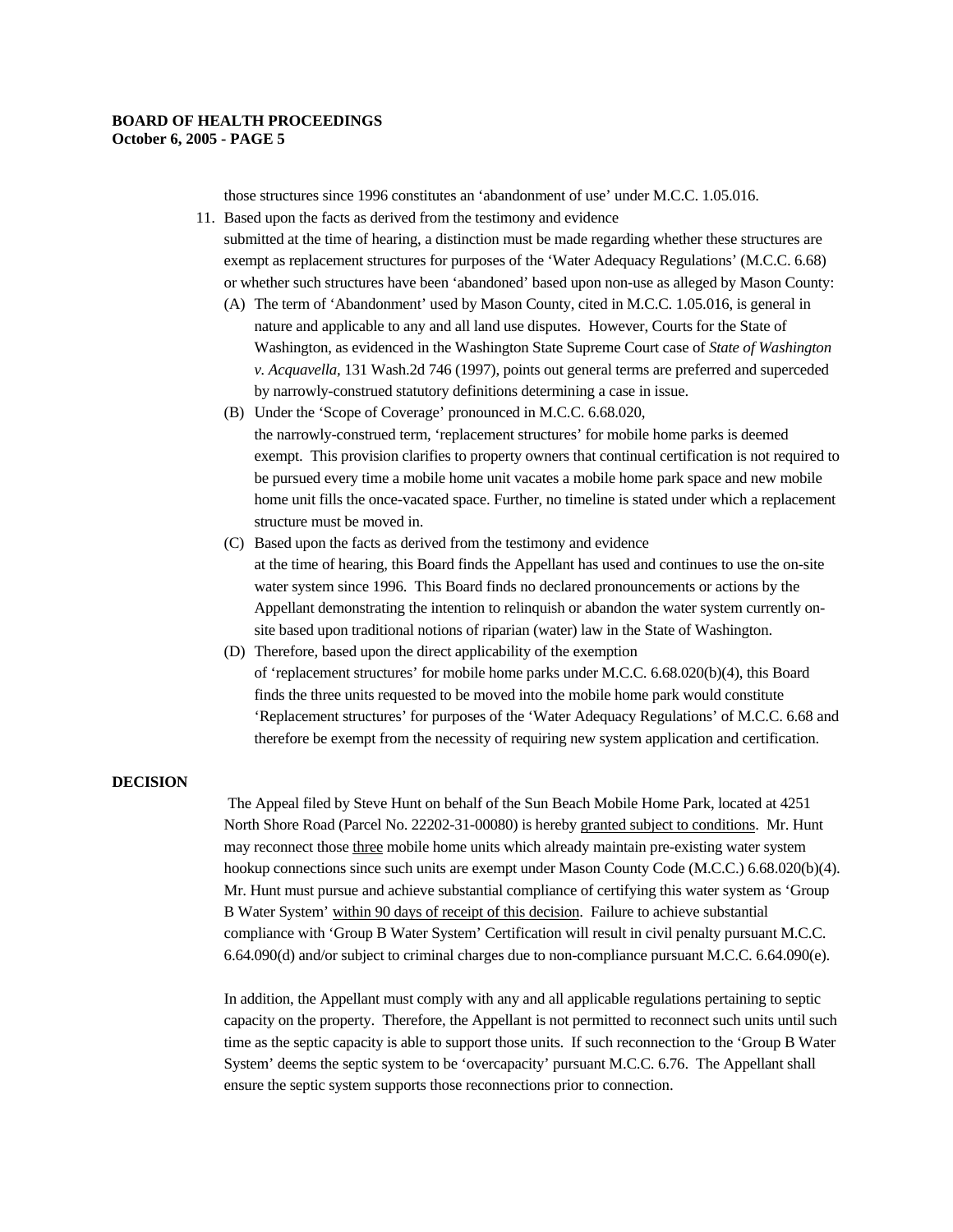Only after achieving county-approved certification as a 'Group B Water System,' may Mr. Hunt and/or owners of the property pursue proper permitting to allow for additional mobile home units to be placed on the property and connected to the 'Approved Group B Water System.' At no time may Mr. Hunt and/or owners of the property place new piping and/or connections to mobile homes not already found existing on the property. Such a knowing violation of law will subject the Appellant and/or property owner to immediate civil penalty and/or criminal charging.

If the Appellant wishes to expand the present system, the Appellant is required to comply with any and all applicable satellite management agency requirements pronounced under M.C.C. 6.64. The Appellant may apply for a variance from such regulations if made to the Mason County Health Department in a timely manner of achieving certification as a 'Group B Water System.' Such a variance must be requested within 3 months of obtaining 'Group B Water System' Certification.

Cmmr. Sheldon said he felt it was very important that all tenants or homeowners that are connected to water systems in Mason County feel that their water is completely safe and that all of the regulations are followed uniformly throughout the county. He feels that the decision made will protect everyone from having bad water.

Cmmr. Kamin concurred with Cmmr. Sheldon's comment.

Cmmr. Ring Erickson stated she appreciated all the time and the staff work that had gone into the decision.

**Cmmr. Sheldon/Kamin moved and seconded to adopt the Final Decision: Findings of Fact and Conclusions of Law for the Steve Hunt and Sun Beach Mobile Home Park appeal as stated above. Motion carried unanimously. RE-aye; S-aye; K-aye.**

7.2 Title 6 Sanitary Code Ms. Riley requested the Boards approval to set a public hearing for revisions to the Title 6 Sanitary Code of the Mason County Code.

**Cmmr. Kamin/Sheldon moved and seconded to set a public hearing for November 3, 2005 at 10:30 a.m. to hear the Title 6 Sanitary Code revisions. Motion carried unanimously. REaye; S-aye; K-aye.** 

- 7.3 Environmental Health Waivers/Variances were submitted to the Board. Ms. Riley said there have been many waivers submitted.
- 8. Public Comment
- 9. The meeting adjourned at 10:51 a.m. due to no further business.